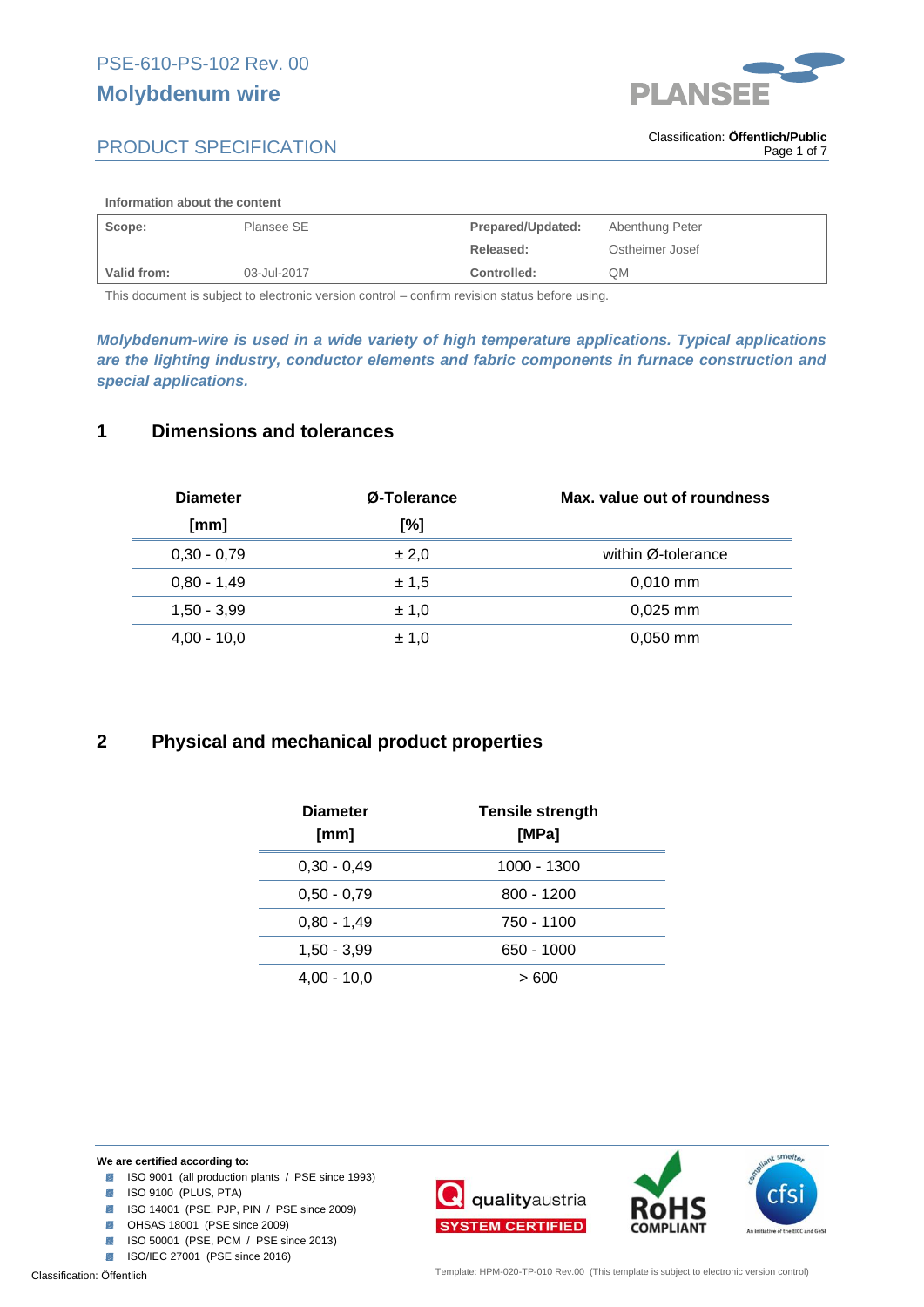

# PRODUCT SPECIFICATION

. Classification: **Öffentlich/Public** Page 2 of 7

| Elongation:             | $\geq 10\%$                                     |
|-------------------------|-------------------------------------------------|
| Density: $a)$           | 10,20 $q/cm3$                                   |
| Non destructive tests : | 100 % Eddy current test, split value max. 0,5 % |

a) The density in case cannot be determined with sufficient accuracy because of small material diameter. Due to the high degree of deformation during production, it is assumed that the theoretical density (above given value) is achieved.

## **2.1 Surface condition**

**Surface:** Ø 0,30 - 1,00 mm Electropolished (bright surface) Ø 0,30 - 10,0 mm Chemically cleaned (metallic dull surface)

#### **We are certified according to:**

- ISO 9001 (all production plants / PSE since 1993)
- **ISO 9100 (PLUS, PTA)**
- ISO 14001 (PSE, PJP, PIN / PSE since 2009)
- **OHSAS 18001** (PSE since 2009)
- **ISO 50001 (PSE, PCM / PSE since 2013)**
- ISO/IEC 27001 (PSE since 2016)





smelte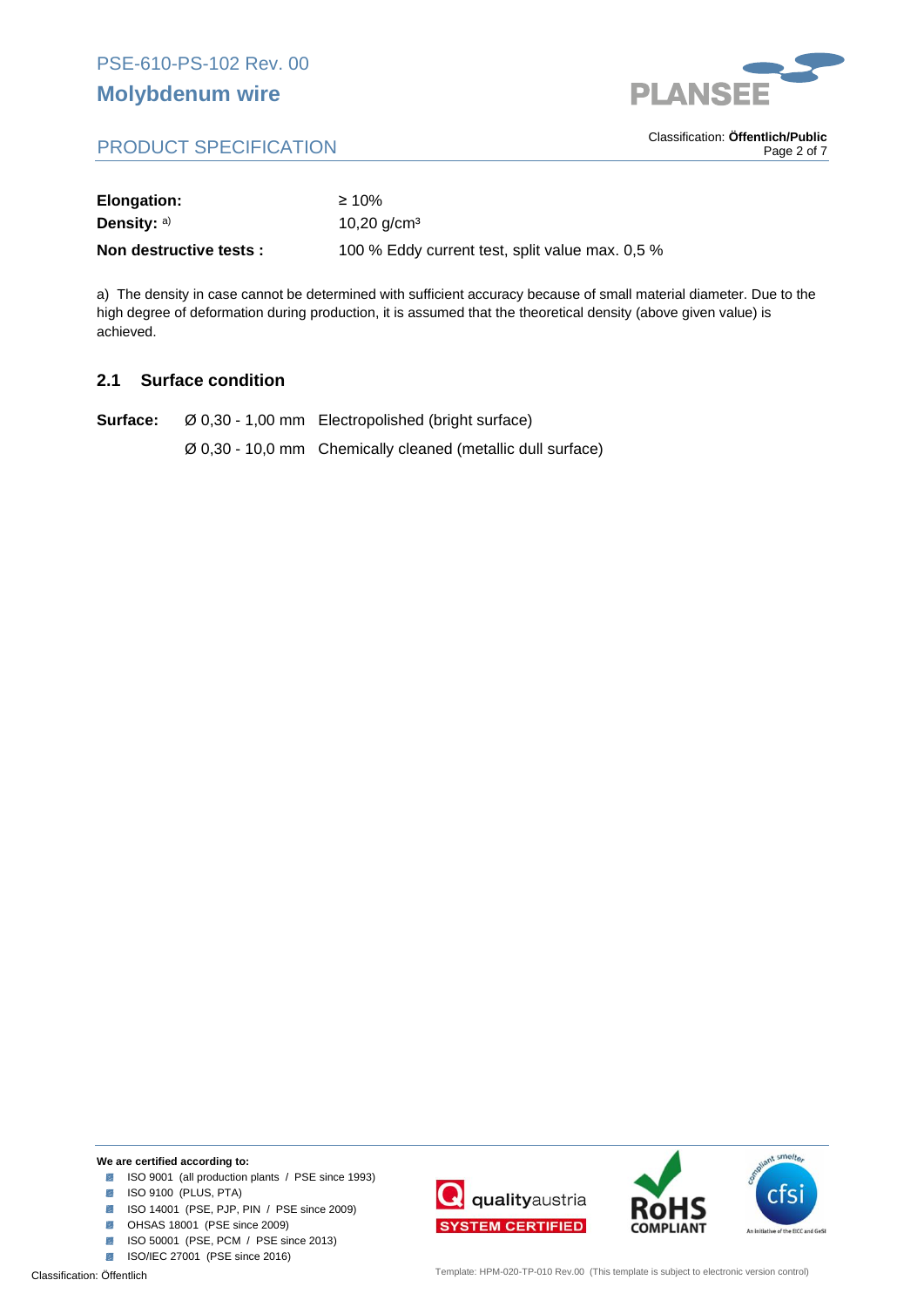



. Classification: **Öffentlich/Public** Page 3 of 7

# **3 Chemical composition**

|                                                       | <b>Plansee</b>                |                    | <b>Standard</b>                   | <b>EU-Directive</b>      |
|-------------------------------------------------------|-------------------------------|--------------------|-----------------------------------|--------------------------|
| <b>Main and minor</b><br>components                   | <b>Min. content</b><br>[%]    |                    | <b>ASTM B387</b><br>(361)         | RoHS <sup>a)</sup>       |
| Mo                                                    | 99,97 % b)                    |                    | balance                           | $\blacksquare$           |
| <b>Impurities</b>                                     | <b>Max. values</b><br>[µg/g]  |                    | <b>Max. values</b><br>$[\mu g/g]$ | Max. values<br>[µg/g]    |
|                                                       | <b>Typical</b>                | <b>Guaranteed</b>  |                                   |                          |
| AI                                                    | 1                             | 10                 | i.                                | $\bar{a}$                |
| Cr                                                    | 3                             | 20                 | ä,                                | ä,                       |
| Cu                                                    | $\overline{2}$                | 20                 | $\overline{a}$                    | $\overline{a}$           |
| Fe                                                    | $\overline{5}$                | 20                 | 100                               | $\overline{a}$           |
| K                                                     | 6                             | 20                 | L,                                | $\overline{a}$           |
| Ni                                                    | $\mathbf{1}$                  | 10                 | 50                                | $\overline{\phantom{a}}$ |
| Si                                                    | $\overline{2}$                | 20                 | 100                               |                          |
| W                                                     | 169                           | 300                | L,                                | i.                       |
| $\mathsf C$                                           | 13                            | 30                 | 100                               | $\bar{a}$                |
| H                                                     | $\overline{\phantom{0}}$      | 10                 | $\overline{\phantom{a}}$          | $\blacksquare$           |
| $\mathsf{N}$                                          | 5                             | 10                 | 20                                | $\blacksquare$           |
| $\circ$                                               | 6                             | 40                 | 70                                | $\bar{a}$                |
| Cd                                                    | 1                             | $5\phantom{.0}$    | $\overline{\phantom{a}}$          | 100                      |
| $Hg$ c)                                               | $\overline{a}$                | 1                  | ä,                                | 1000                     |
| Pb                                                    | $\blacksquare$                | $5\phantom{a}$     | ä,                                | 1000                     |
| Cr (VI)                                               |                               |                    | $\overline{\phantom{a}}$          | 1000                     |
| Organic impurities<br>(e.g. PBB, PBDE,<br>PFOS, PFOA) | $\overline{\phantom{a}}^{**}$ | $\overline{a}$ **) | ÷                                 | 1000                     |

a) EU-directives 2015/863/EU, 2011/65/EU and 2000/53/EC

b) Metallic purity without W

c) Initial value

\*\*) The presence of Cr (VI) and organic impurities can definitely be excluded because of the production process (multiple heat treatments at temperatures above 1000 °C in  $H_2$ -atmosphere).

The chemical composition is checked by means of random sampling. The sampling inspection plan, analysis and evaluation methods are determined in the internal instruction PSE-020-WI-003. The application of the measured values for the chemical analysis is defined in PSE-680-WI-001.

- ISO 9001 (all production plants / PSE since 1993)
- **ISO 9100 (PLUS, PTA)**
- ISO 14001 (PSE, PJP, PIN / PSE since 2009)
- **8** OHSAS 18001 (PSE since 2009)
- **ISO 50001 (PSE, PCM / PSE since 2013)**
- **ISO/IEC 27001 (PSE since 2016)**

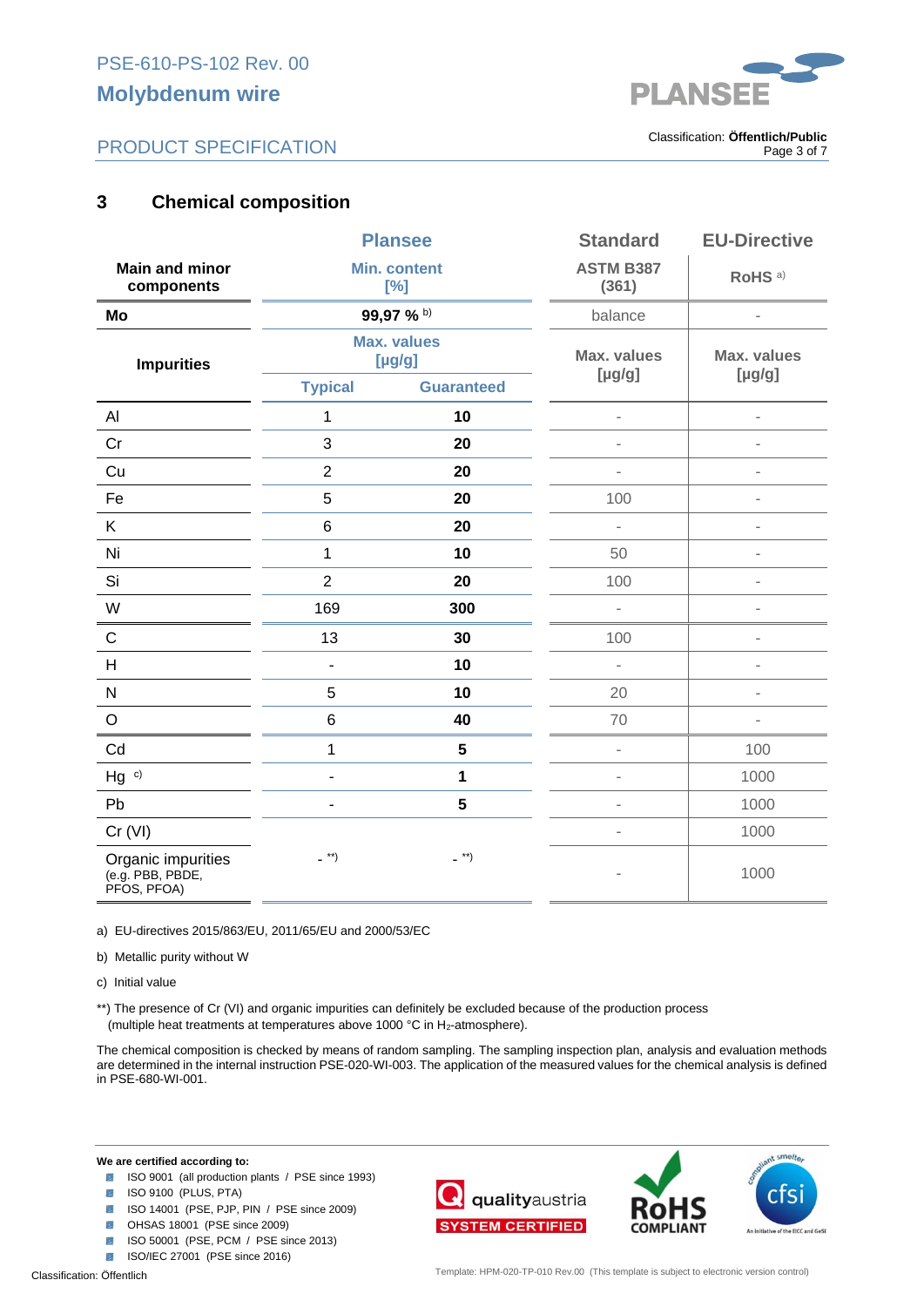

. Classification: **Öffentlich/Public**

Page 4 of 7

# PRODUCT SPECIFICATION

*Remarks:* The specified physical and chemical characteristics are disclosed not regarding measurement accuracy.

# **4 Packaging, labelling, storage and certification**

## **4.1 Packaging, labelling and storage**

*Standard individual packing:* 

Dimension of standard reels

| Spool:                 | <b>SD300K</b>    | <b>SH253K</b> |
|------------------------|------------------|---------------|
| <b>Outer diameter:</b> | 300 mm           | 253,5 mm      |
| Coil diameter:         | 180 resp. 210 mm | 221,5 mm      |
| Inner diameter:        | $51 \text{ mm}$  | 215,0 mm      |
| <b>Total width:</b>    | $103 \text{ mm}$ | 37,0 mm       |
| Coil width:            | 90 mm            | $30,0$ mm     |
| Max. coil weight:      | 23 kg            | $2,5$ kg      |

## Shipping dimensions

| <b>Diameter</b><br>[mm] | Spool or coil                           | Fiber drums with<br>cardboard layer | Cardboard | Desiccant,<br>airtight packaging |
|-------------------------|-----------------------------------------|-------------------------------------|-----------|----------------------------------|
| $0,30 - 0,49$           | <b>SH253K</b>                           |                                     | ⊠         | ⊠                                |
| $0.50 - 1.00$           | SD300K                                  |                                     | ⊠         | ⊠                                |
| $1.01 - 2.00$           | STR a) $\varnothing$ 300mm <sup>*</sup> |                                     | ⊠         | x                                |
| $2,01 - 3,50$           | STR a) $\varnothing$ 560mm $\gamma$     | x                                   | x         |                                  |
| $3,51 - 10,0$           |                                         |                                     |           | Special packaging                |

#### a) Coils without carrier spools

\*) Other form of delivery upon request

- ISO 9001 (all production plants / PSE since 1993)
- **ISO 9100 (PLUS, PTA)**
- ISO 14001 (PSE, PJP, PIN / PSE since 2009)
- **OHSAS 18001** (PSE since 2009)
- **ISO 50001 (PSE, PCM / PSE since 2013)**
- **ISO/IEC 27001 (PSE since 2016)**



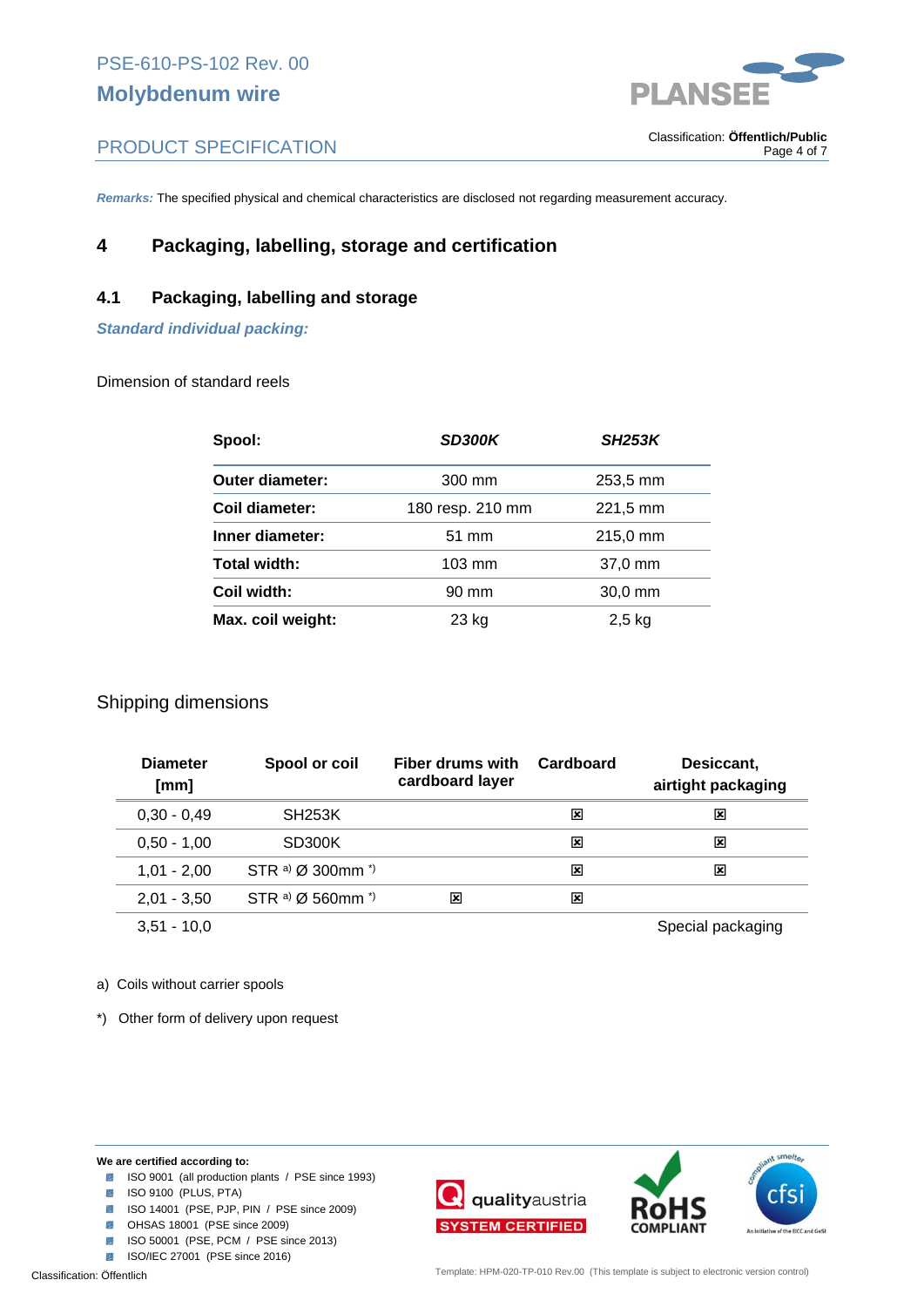*Each package will be provided with a label with the following information:*

| <b>Producer's name:</b>  | Plansee                   |
|--------------------------|---------------------------|
| Plansee order number:    |                           |
| Lot number:              |                           |
| <b>Material number:</b>  |                           |
| <b>Material:</b>         | Mo                        |
| <b>Dimension:</b>        | Wire diameter             |
| Surface:                 |                           |
| <b>Quantity:</b>         | Total quantity in m or kg |
| Tensile strength range:  |                           |
| <b>Elongation range:</b> |                           |
| Date:                    |                           |

The material must be kept in a dry place and protected from mechanical damage. It is best to keep the material in the original packing until used. It is recommended to store the spools vertical.

## *Special packing:* (extra costs will be invoiced)

Special packing should be used if the material is stored under unusual conditions or aggressive atmosphere (e.g. sea air, …).

## **4.2 Inspection documents**

Following inspection documents will be supplied upon customer request according to EN 10 204:

## *Test report 2.2*

Plansee confirms with this test report that the delivered product meets the specification and gives details of the material properties according to ongoing production surveillance, not directly related to the particular production batch.

### *Inspection certificate 3.1* (extra costs will be invoiced)

An inspection officer from Plansee confirms with this inspection certificate that the delivered product meets the specification and gives test results related to the particular production batch.

- **ISO 9001** (all production plants / PSE since 1993)
- **ISO 9100 (PLUS, PTA)**
- ISO 14001 (PSE, PJP, PIN / PSE since 2009)
- **8** OHSAS 18001 (PSE since 2009)
- **ISO 50001 (PSE, PCM / PSE since 2013)**
- **ISO/IEC 27001 (PSE since 2016)**



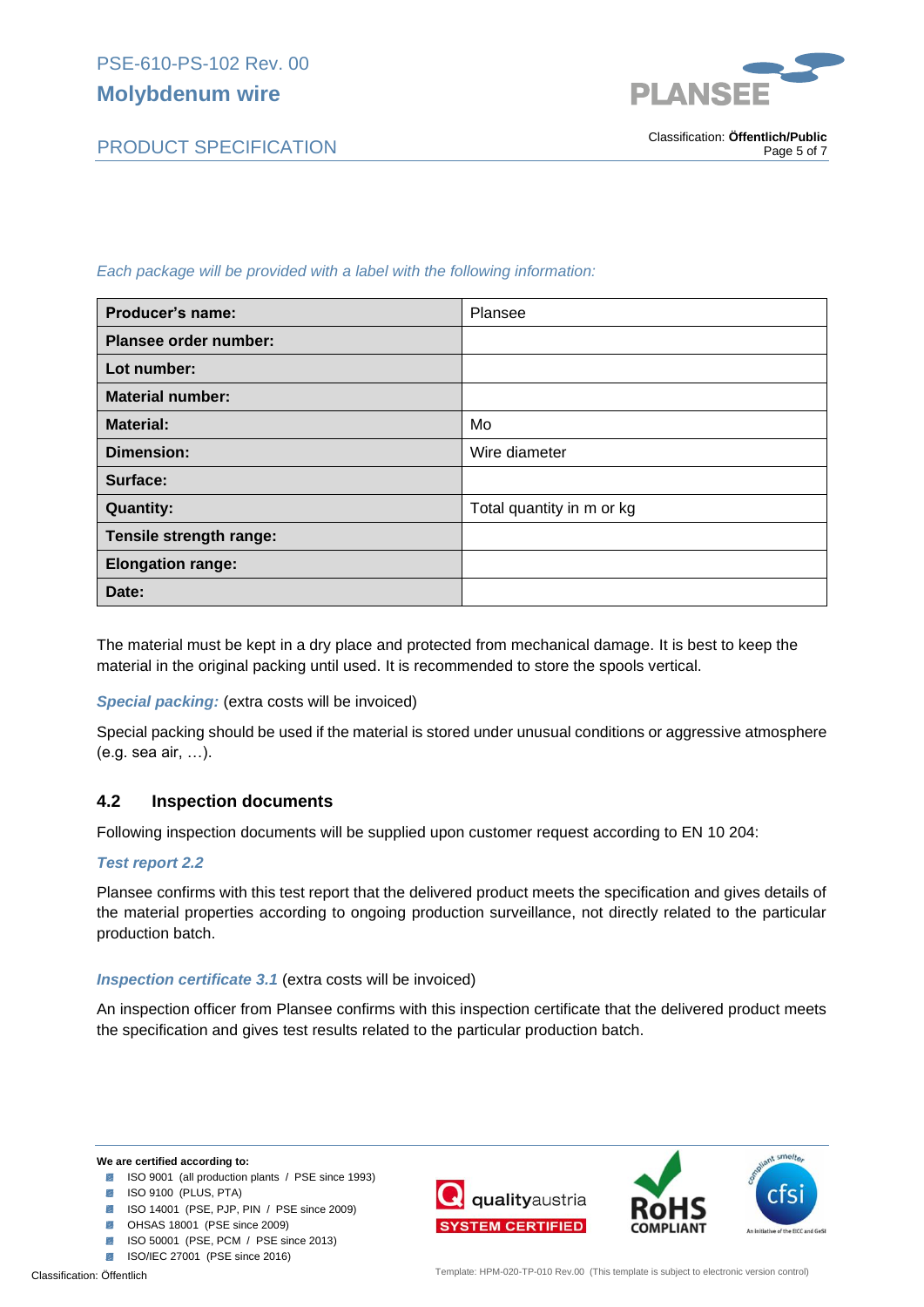

# PRODUCT SPECIFICATION

. Classification: **Öffentlich/Public** Page 6 of 7

## **5 Order instructions**

Please quote following information when ordering:

- **Product description**
- Quality (the number of this specification must be mentioned) Β
- Diameter **Base**
- Material number Ì.
- Quantity in m or kg 図
- **Surface** 蹊
- Required spool ĺх.
- Required certificate and content in case of a 3.1 inspection certificate 霱
- *For special packing:* Specification of packaging

For further information on our delivery possibilities. please look into our http://www.plansee.com

## **6 Referenced standards**

The standards applied for the test methods are listed in the Plansee standard InfoBase and are made available upon request.

- ISO 9001 (all production plants / PSE since 1993)
- **ISO 9100 (PLUS, PTA)**
- ISO 14001 (PSE, PJP, PIN / PSE since 2009)
- **8** OHSAS 18001 (PSE since 2009)
- **ISO 50001 (PSE, PCM / PSE since 2013)**
- **ISO/IEC 27001 (PSE since 2016)**